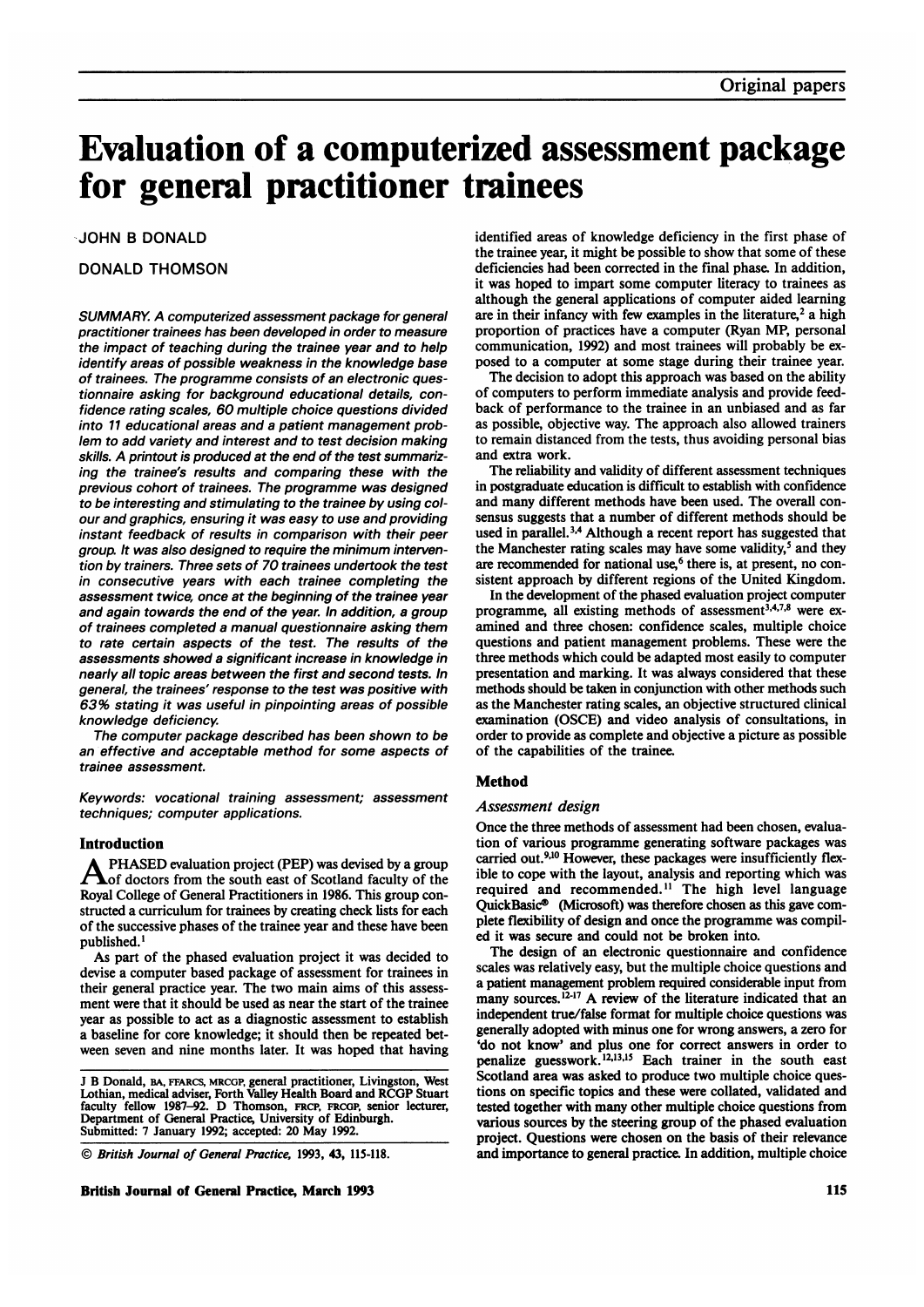# <sup>J</sup> B Donald and D Thomson

questions relating to specific specialties were sent to the appropriate specialists for their comments and feedback. Eleven key areas relevant to general practice were identified and a final group of 60 multiple choice questions was chosen and divided into these 11 areas.

A similar exercise was undertaken to construct, test and validate a general practice oriented patient management problem.<sup>16,17</sup> Use was made of branching techniques, and different types of responses were required for different questions: a yes/no response, multiple correct responses graded by marking the 'degree of correctness' and single correct responses. Marking for each question was carried out using a sliding scale from plus two for an ideal course of action to minus two for an answer that was obviously wrong or even harmful. Use was also made in the patient management problem of medical test results such as biochemical values, audiometry graphs and electrocardiograph recordings which add interest to the test and help to break up a purely text based programme.

# Use of the programme

Candidates switch on the computer and type 'PEP'. There are a few introductory screens and then they are presented with the electronic questionnaire asking for basic details. Each field is validated to eliminate spurious responses and candidates can correct their responses at the end of each screen. All the inputs are summarized on screen before moving to the next part of the test. The questionnaire is followed by a single screen of confidence ratings, one for each of the <sup>11</sup> key areas determined for the multiple choice questions. The candidates rate their confidence in these areas using a scale from one to nine and typing in an integer.

The 60 multiple choice questions follow, and as the candidates go through the test, their incorrect responses or those to which they reply 'do not know' are highlighted, so that there is an element of formative assessment in the programme. When the multiple choice questions are complete the individual marks for each topic and the overall mark are shown, as well as a bar chart which shows the trainee's mark in relation to the previous 70 trainees who have completed the test. The candidates then proceed to the patient management problem where instructions tell them which keys to press to access the various branches of the problem and the screens of graphic information. At the end of this part of the test a bar graph of comparative results is again shown.

Overall results of the multiple choice questions and patient management problem are shown on a further bar graph and two copies of a printout are produced. This shows the results of the electronic questionnaire, the confidence ratings, the results of the multiple choice questions by topic and overall, with symbols to show where the candidate lies in relation to the previous 70 trainees in terms of plus or minus one or two standard deviations, the results of the patient management problem and the overall mark (multiple choice questions and patient management problem).

The programme was designed so that it was impossible to exit from the assessment without rebooting the computer, to ensure that each candidate finished the test. The time taken to complete the test was approximately 90 minutes.

Each trainee completed the test twice (excluding the electronic questionnaire the second time), once at the beginning of the trainee year and again towards the end. The multiple choice questions and the patient management problem questions were identical in the two tests but answers to the patient management problem were given only during the second test, as it was felt that giving the answers on the first occasion would invalidate the use of the patient management problem in the subsequent

test. Using the same multiple choice questions was not considered to be a problem as a candidate's memory for individual responses was unlikely to be reliable over an eight month period.

After the first year of testing and refining the questions and building up a bank of approximately 70 trainees, two further cohorts of trainees went through the test and the results were evaluated over a two year period. The results were not saved to disc but were entered into a combined database/spreadsheet programme (Ability Plus®, Migent) for subsequent analysis.

# Candidate's access to the programme

One of the problems of computer assisted learning and assessment is access to suitable hardware to run the programmes. Many options were considered as the programme is easily transportable on a floppy disc. However, it was decided to make the programme available on only one computer and to ask each trainee to come to one general practice surgery to carry out the test. This avoided problems of computer compatibility.

Therefore at the beginning of the trainee year all the candidates were given a specific time to do the test, time off from their practices was allowed and travelling expenses refunded. Up to four trainees can complete the test in one day and all of the trainees in the region can complete the test in four to six weeks. This has proved completely successful with 100% completion rate by all trainees in the region and has the advantage of one person overseeing the candidates and computer, helping with any problems and collecting the results.

#### Computer equipment required

The programme can be run on any IBM® PC compatible computer running MS-DOS® (Microsoft), version 3.1 or higher, with or without a hard disc. Two versions of the programme are available on the same disc, one being mainly text based for use on a computer with a monochrome screen without suitable graphic adaptors and the other for computers with suitable colour screens and graphic adaptors.

## Manual questionnaire

A manual questionnaire was circulated to one of the groups of trainees who had completed their first test, to assess the ease of use and acceptability of the test. Their responses were graded on a Likert scale of one to five - strongly negative to strongly positive response.

#### Statistical analysis

Statistical testing was performed using the Student's <sup>t</sup> test owing to the relatively small size of the samples involved.

# **Results**

Three annual cohorts of trainees completed the test twice (1989-91). On the first occasion this was done within two months of starting their training and on the second occasion about eight or nine months into the trainee year. Results from the first cohort were discarded as the programme changed too much in response to feedback from these trainees. This left a total of 121 trainees over two years who completed the assessment programme twice (eight of the 121 were newly appointed principals, that is very recent ex-trainees).

The results were analysed in many ways, but most of the analysis concentrated on comparing the results of the multiple choice questions and patient management problem, the overall results and the self assessed confidence ratings at both the first and second tests, and various factors derived from the electronic questionnaire such as experience, postgraduate qualifications, vocational training and sex. Table 1 shows that the only signifi-

#### British Journal of General Practice, March <sup>1993</sup> <sup>116</sup>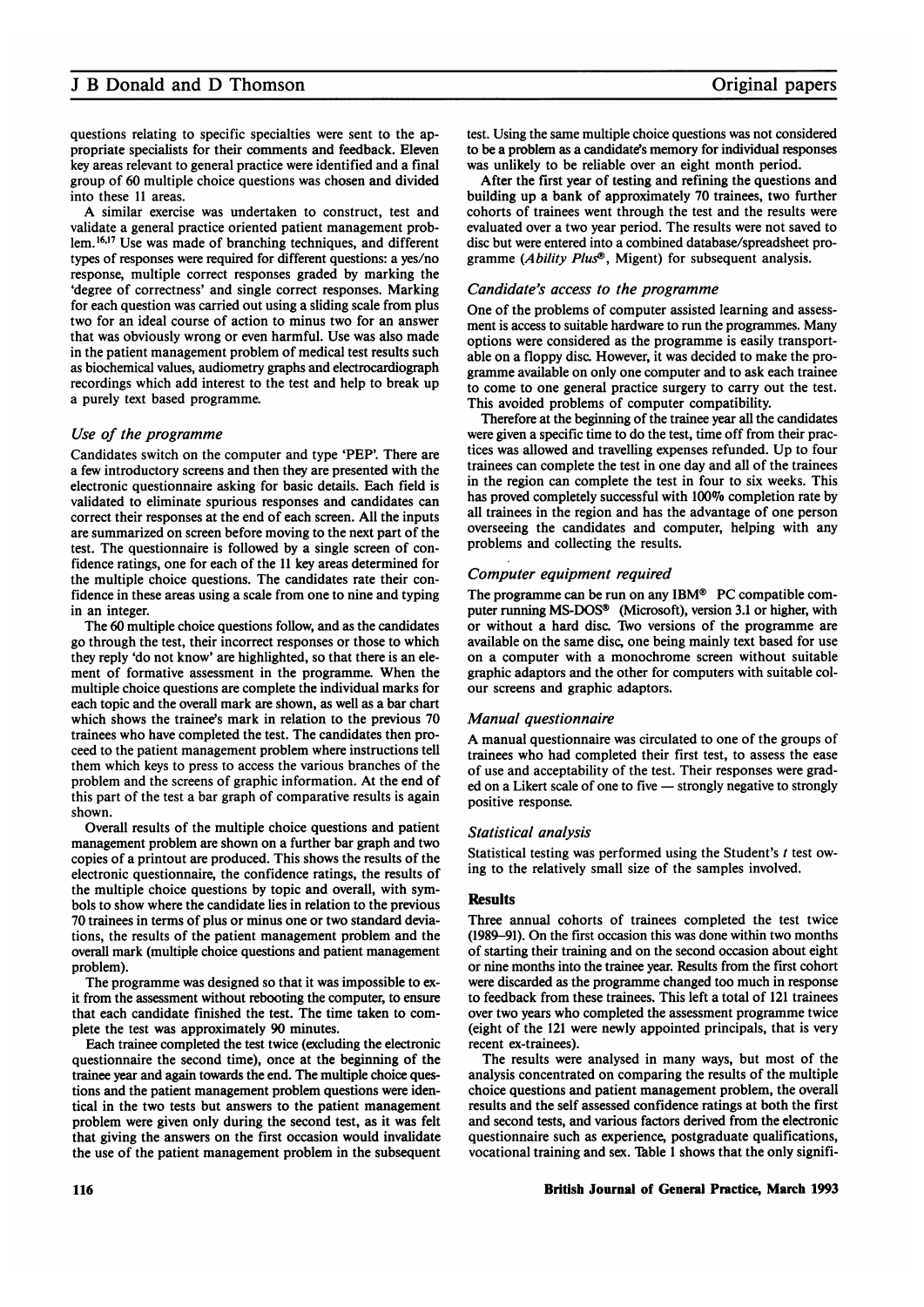# <sup>J</sup> B Donald and D Thomson

cant relationship between performance in the test and various trainee characteristics was whether the candidate was <sup>a</sup> UK graduate or not. In addition, trainees scored significantly higher on the second test than on the first. An attempt to relate the performance in the individual topics of the multiple choice questions with either experience or postgraduate qualification in that topic showed that only the relationships between medical experience of 12 months or more and a postgraduate qualification in medicine, and the score on the medical questions were significant (Table 2).

There was a significant increase in the trainees' scores between the two tests for all topics of the multiple choice questions except geriatrics, and for the patient management problem (Table 3). These improvements went hand in hand with increasing confidence as shown by the confidence ratings on Table 3. The confidence ratings that increased by the greatest amount were in the areas of psychiatry, dermatology, ophthalmology, ear, nose and throat medicine, administrative/social/legal aspects of general practice and drug therapy. These were also the topics, apart from drug therapy, where the majority of candidates' confidence ratings at the first test were 40% or less (Table 4). Table 4 shows that trainees' assessment of confidence did not correspond very closely to their actual results, even when they rated themselves to be at the lower and upper ends of the confidence rating scale. Table 4 is more useful in showing the areas where trainees felt the least confident, although this was not reflected in their actual scores for that topic.

The mean age of the <sup>121</sup> candidates sitting the first test was 28 years (range 24-49 years) and the mean time between qualification and sitting the first test was four years (range one to <sup>15</sup> years). The mean time taken for the 121 first tests was one hour 20 minutes with a minimum of 43 minutes and a maximum of three hours five minutes.

Considering the multiple choice questions, the greatest spread of results was shown for the questions in the area of administration/social/legal aspects of general practice  $(-25 \text{ to } +100)$ . Other wide ranging marks were for the questions on dermatology  $(-4 \text{ to } +96)$ , ear, nose and throat medicine  $(-20 \text{ to } +80)$  and

Table 1. Mean score for the first and second tests on the multiple choice questions and the patient management problem, by characteristics of the trainees.

| Trainee characteristic                                                                     | Mean score (%) <sup>a</sup> |  |
|--------------------------------------------------------------------------------------------|-----------------------------|--|
| Sex<br>Male $(n=52)$<br>Female $(n=69)$                                                    | 50<br>50                    |  |
|                                                                                            |                             |  |
| <b>Vocational training</b><br>None $(n=8)$<br>Formal $(n = 33)$<br>Self-planned $(n = 80)$ | 50.5<br>50.5<br>49.5        |  |
| UK graduate<br>Yes $(n = 89)$<br>No $(n = 32)$                                             | 51<br>46.5***               |  |
| Total postgraduate experience (months)<br>$\geq 41$ (n = 49)<br>$<$ 41 (n = 72)            | 51<br>49                    |  |
| Year of training<br>1990 $(n = 62)$<br>1991 ( $n = 59$ )                                   | 51<br>49                    |  |
| Time of test $(n = 121)$<br>1st test (October)<br>2nd test (May)                           | 44<br>55**                  |  |

 $n =$  number of trainees. <sup>a</sup> For multiple choice questions plus patient management problems. Student's <sup>t</sup> test: \*\*\* P<0.001.

British Journal of General Practice, March 1993 117

Table 2. Mean score on the multiple choice questions on a topic, by trainees' experience or postgraduate qualification.

| Experience/qualification in topic <sup>a</sup> | Mean topic<br>score (%)b |
|------------------------------------------------|--------------------------|
| Experience in medicine                         |                          |
| $\geq 12$ months (n = 53)                      | 62                       |
| $\leq$ 12 months (n = 68)                      | 55***                    |
| Postgraduate qualification in medicine         |                          |
| Yes $(n = 13)$                                 | 63                       |
| No $(n = 108)$                                 | 55**                     |
| Postgraduate qualification in paediatrics      |                          |
| Yes $(n=43)$                                   | 54                       |
| No $(n = 79)$                                  | 50                       |
| Postgraduate qualification in obstetrics       |                          |
| Yes $(n = 55)$                                 | 76                       |
| No $(n = 66)$                                  | 72                       |
| <b>Experience of psychiatry</b>                |                          |
| $\geq 3$ months (n = 43)                       | 46                       |
| $<$ 3 months (n = 78)                          | 40                       |

<sup>a</sup> In all other topics, there were insufficient numbers of trainees who had either experience or a postgraduate qualification to make statistical comparisons valid. <sup>b</sup> Mean of first and second tests. Student's <sup>t</sup> test: \*\*K<0.01; \*\*\*K<0.001.

| <b>Table 3.</b> Variation in scores between the first and second test for |
|---------------------------------------------------------------------------|
| the multiple choice question topics and the patient management            |
| problem, and mean confidence ratings for the 11 topics.                   |

|                                  | Mean score (%)<br>$(n = 121)$ |        | Mean confidence<br>rating $(%)$<br>$(n = 121)$ |        |
|----------------------------------|-------------------------------|--------|------------------------------------------------|--------|
|                                  | Test 1                        | Test 2 | Test 1                                         | Test 2 |
| <b>Multiple choice questions</b> |                               |        |                                                |        |
| Medicine                         | 47                            | 56***  | 60                                             | 59     |
| Surgery                          | 49                            | 55**   | 57                                             | 59     |
| Paediatrics                      | 41                            | 55***  | 54                                             | 57     |
| Obstetrics                       | 68                            | 79***  | 60                                             | 64     |
| Psychiatry                       | 34                            | 50***  | 45                                             | 51     |
| Dermatology                      | 36                            | 52***  | 33                                             | 47     |
| Ophthalmology                    | 41                            | 56***  | 32                                             | 44     |
| ENT                              | 26                            | 45***  | 40                                             | 50     |
| Geriatrics                       | 26                            | 30     | 59                                             | 56     |
| Ad/soc/legal                     | 22                            | 53***  | 45                                             | 62     |
| Drug therapy                     | 42                            | 53***  | 42                                             | 53     |
| Patient management               |                               |        |                                                |        |
| problem                          | 49                            | 55**   |                                                |        |

 $n =$  number of trainees. ENT = ear, nose and throat medicine. Ad/soc/leg = administration/social/legal aspects of general practice. Student's <sup>t</sup> test: \*\*K0.01; \*\*\*K0.001.

drug therapy  $(-16 \text{ to } +95)$ . The most consistent results were shown in the area of medicine  $(+20 \text{ to } +80)$ .

The manual questionnaire was circulated to all 62 trainees who had completed their first test in October 1989. The results of the questionnaire (Table 5) show that, in general, the trainee response was strongly positive although only 32% felt it influenced their training plan. In the same questionnaire twice that percentage considered that it pinpointed possible deficiencies in their knowledge. Rather surprisingly, 42% of trainees said they actually enjoyed the experience.

Only one of the 300 doctors who have now done the test could not complete the test owing to difficulties in operating the computer, and had to repeat it at a later date when help with the computer was available.